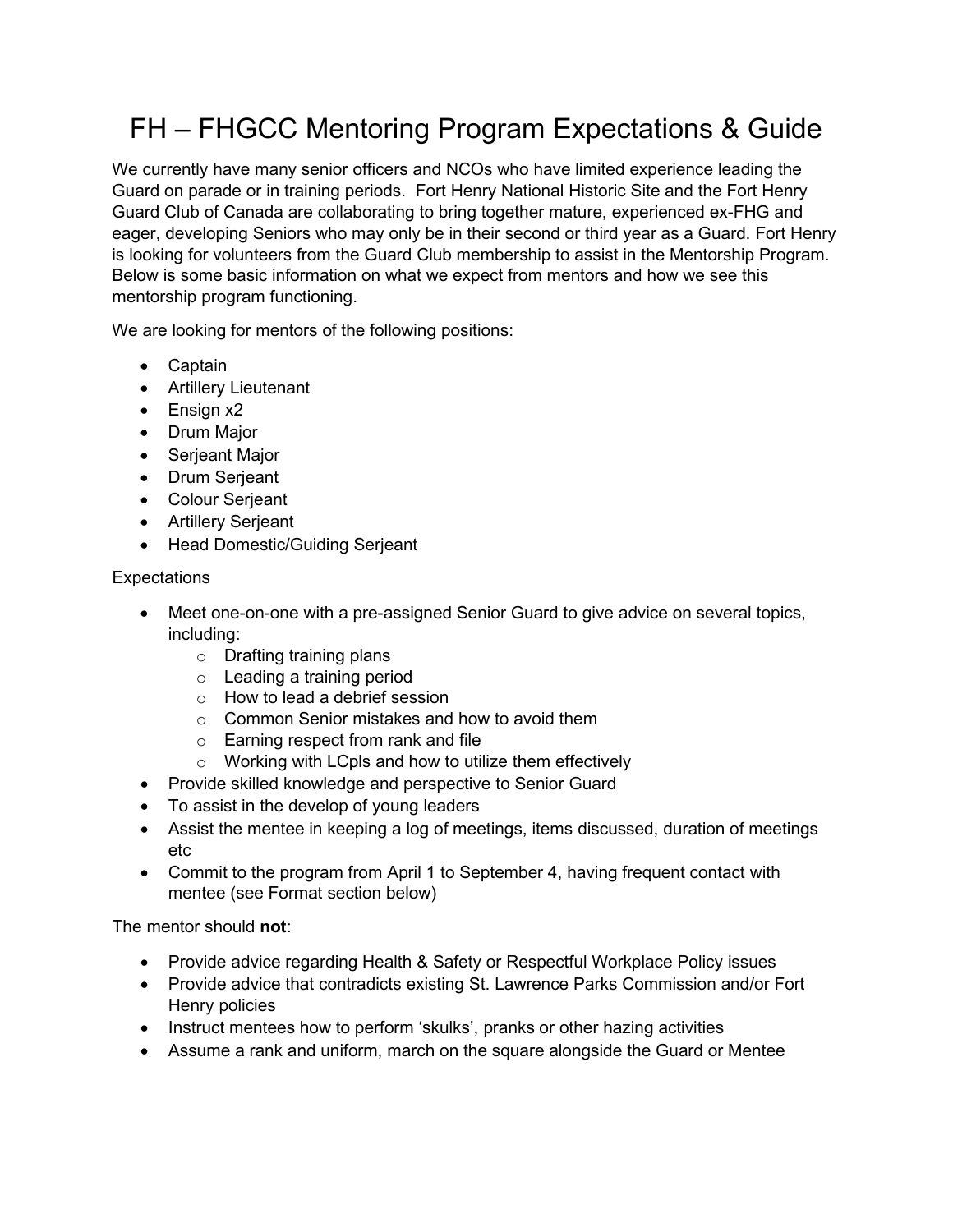### Format:

We have suggested below some basic guidelines for how this mentorship opportunity could function. However, if a more feasible plan is developed that the mentor, mentee, and Fort Henry Staff are comfortable with, you are free to do those as well. We want to foster a positive learning environment, and any method that accomplishes that goal is welcomed. This can be established with the mentee at the initial meeting.

- Mentors will be assigned mentees that line up with their skill-set: i.e Ex-Serjeant Major will Mentor the new Serjeant Major.
- Have an initial meeting where introductions take place
- Meet via video chat (Zoom, Skype, Teams), weekly/bi-weekly, monthly
- Sharing documents, articles, information
- In-person meetings weekly, bi weekly, monthly
- In-person monitoring of instruction periods (not on the square!)
- In-person debriefing sessions (1-on-1) with mentee

# Mentor Guide

Below is information pulled from the Eastern Region Career Development Program Mentorship Toolkit. We hope this information can be of assistance and help guide you as a Mentor.

Mentoring is about learning. A mentor/mentee relationship provides an opportunity for two individuals to benefit from each other's experience and knowledge and learn more about themselves in the process. The goal of a mentoring relationship is to increase the knowledge and understanding of the person being mentored in order to enable them to advance in their chosen field, and to help them better understand their strengths and weaknesses in a nurturing and non-threatening environment. Mentoring is not a rigid process. Success occurs when each partner brings his or her own uniqueness to relationship. This guide was prepared to get you started and is filled with ideas to assist you along the way.

Many mentors believe that **respectful listening** is the premier mentoring art. Respectful listening is the ability to become absorbed in what the other person is saying about a problem, treating words as confidential communication and not injecting personal views, opinions, or suggestions. When respectful listening occurs, the other person has an opportunity to gain insight into a problem by saying it out loud to someone else, thereby gaining emotional release, and relief from the quandary, and the perspective to figure out a solution.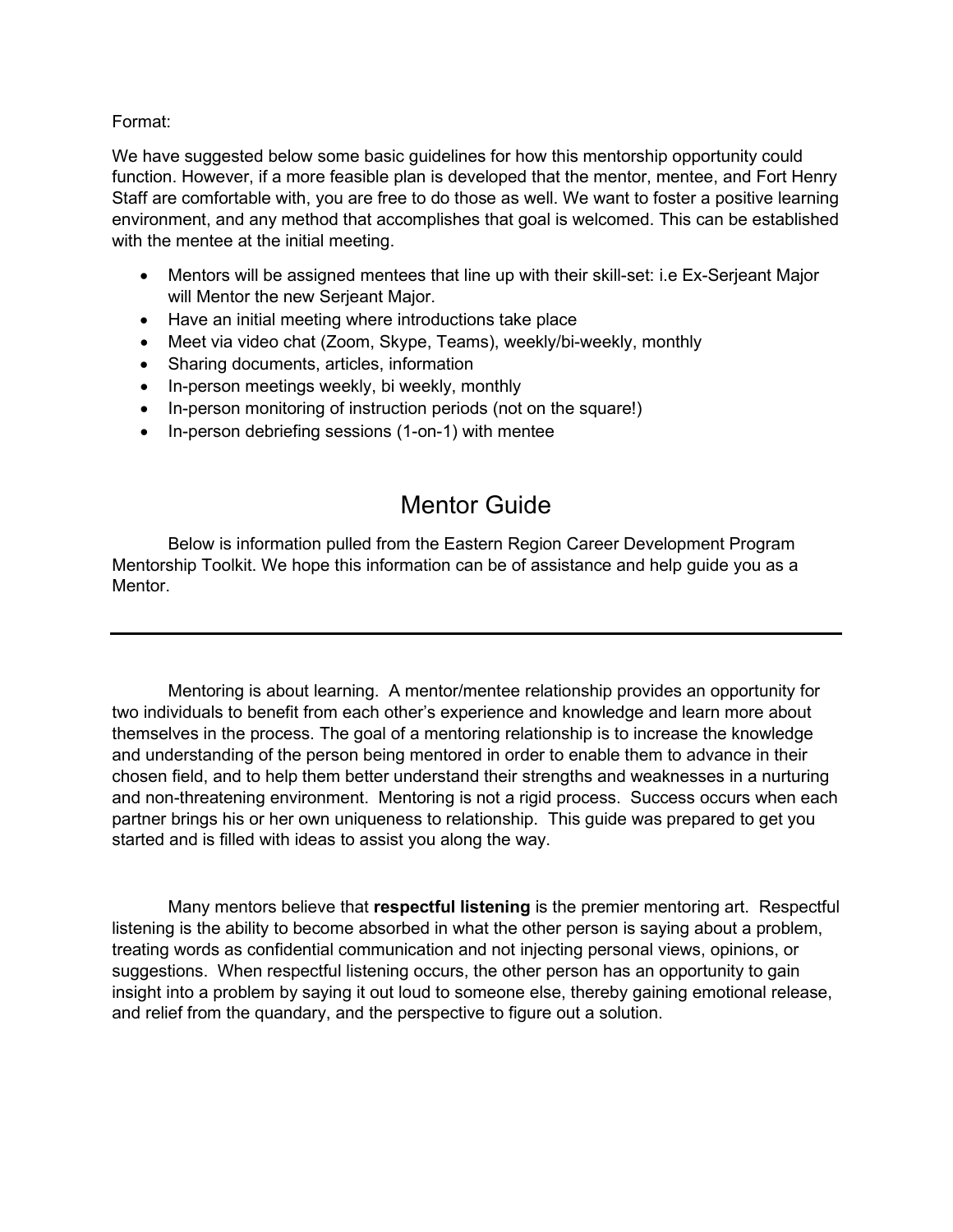#### *Being a motivator*

Motivation is an inner drive that makes a person want to succeed. In general, most mentees are motivated since they are enthusiastic about their jobs and want to learn more.

As a mentor you usually perform the role of motivator only when you need to encourage your mentee to complete a difficult assignment or to pursue an ambitious goal. You can motivate your mentee by **showing support** and making yourself available, especially during stressful periods. You can also motivate your mentee by **creating incentives**. To create an incentive, you need to explain what the mentee will gain from completing a task or "fine tuning" a skill. Explain how these skills and experiences can be transferable after their time at Fort Henry.

Part of being a mentor is providing some feedback to help the mentee overcome performance difficulties. Coaching involves feedback. Mentors need to give different kinds of feedback, depending on the situation. Behaviour you want to reinforce requires positive feedback. Behaviour you wish to change requires **constructive** feedback.

Mentors want good things to happen to their mentees. They want them to be effective, productive, achieving, successful, and happy. However, in their eagerness to help their mentees, they may revert to behaviours that prove to be less than helpful.

Here are a few more ideas to get you started in your planning:

- 1. Discuss where you both work, areas of mutual interest, position and work experiences. Discuss your view of how a mentoring relationship will work. Present your ideas for this mentoring partnership and ask for your mentee's ideas. Describe how you like to interact and any of your pet peeves. Jointly work on a formal mentoring plan. Set another date to get together.
- 2. Lend your mentee some materials (e.g. reports, books, and articles, one of your favourite designs or models) that have impressed you. Ask your mentee to study these and discuss them with you later.
- 3. Introduce your mentee to a variety of people who may be able to help. Point out specific ways in which your contacts and the mentee can help each other. Stress the need for the mentee's follow-through.
- 4. Invite your mentee to offer ideas about how a process or procedure could be more effective, and to make a semi-formal presentation of the critique.
- 5. Offer to listen to and evaluate an upcoming oral presentation to be made by your mentee. In private, give constructive feedback (stressing the positive). If appropriate, help your mentee get additional professional coaching.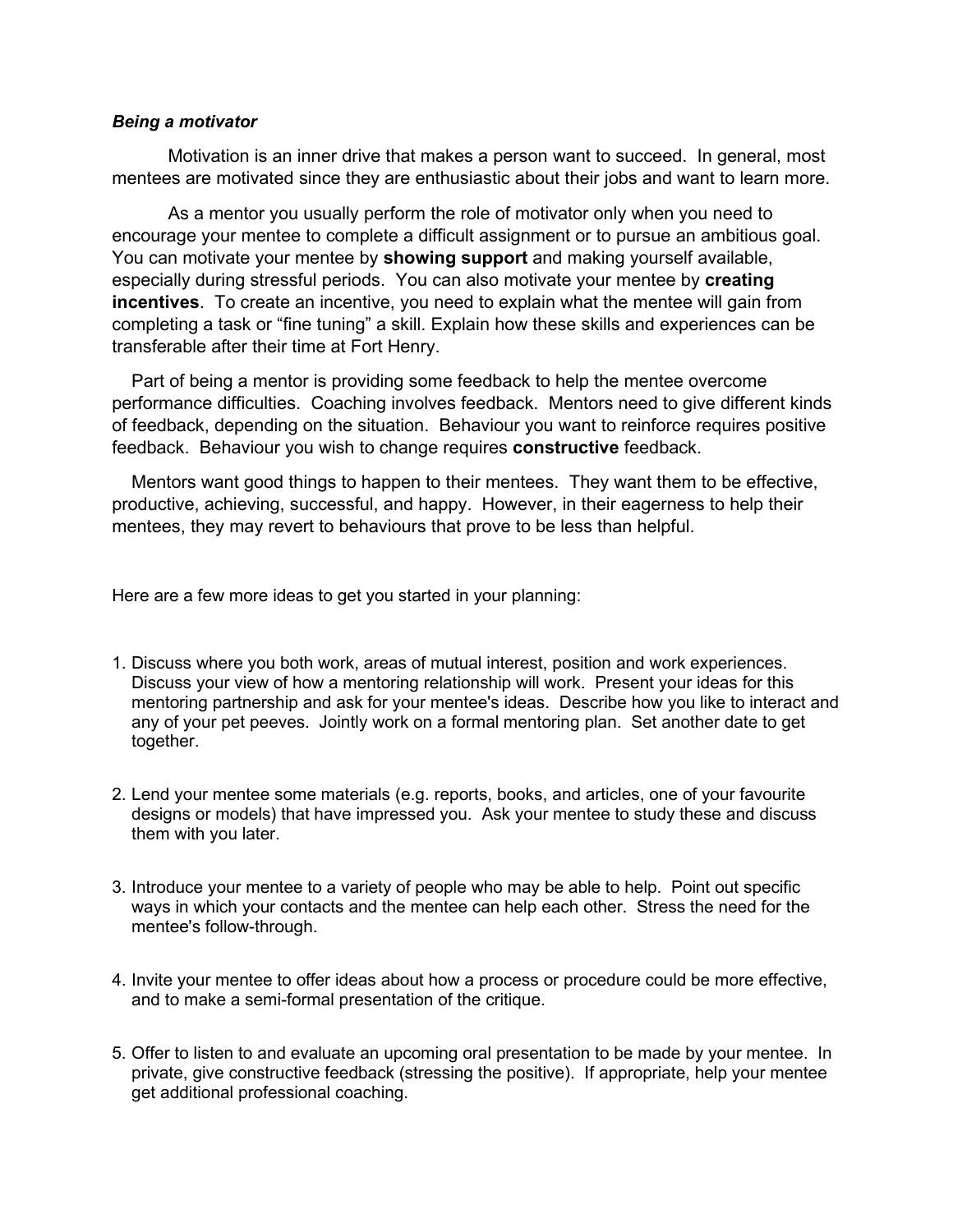- 6. Offer to edit a document your mentee is writing. Point out strengths and, where appropriate, alternate ways of presenting the information.
- 7. Lead your mentee through discussions of various scenarios that may be faced in the workplace. Discuss "what if" situations. Role play different strategies. Change details to call for different solutions.
- 8. Praise your mentee frequently. Tell him or her specifically why an action was so effective. Praise your mentee privately, and also to – and in front of – other people. This will alert your colleagues and superiors that your mentee is someone to watch and include.
- 9. If it's necessary to confront your mentee, do so in a caring way. Choose an appropriate time and place to bring up an issue. Describe the habit, behaviour or incident, and why it is unacceptable to you. Ask your mentee to explain his or her reasons. Together, negotiate alternate ways of dealing with the issue in the future, and make commitments about what both of you will do. Later, discuss the confrontation itself, including the ways you both handled yourselves.

## Initial Meeting

- During this meeting, encourage your mentee to ask questions.
- Discuss your past career development, your success stories and some of your setbacks.
- Review your mentee's major goals.
- Discuss what you can offer information, skills, and experience.
- Discuss your mentee's expectations for the partnership.
- Agree on the amount of time you plan to spend together, where you will meet, who will initiate meetings, and the expected response time to e-mail.
- Discuss what you are looking for in the mentoring relationship, why you want to be in a mentoring relationship, what you want to cover, and what areas you do not wish to explore.
- Discuss your expectations.